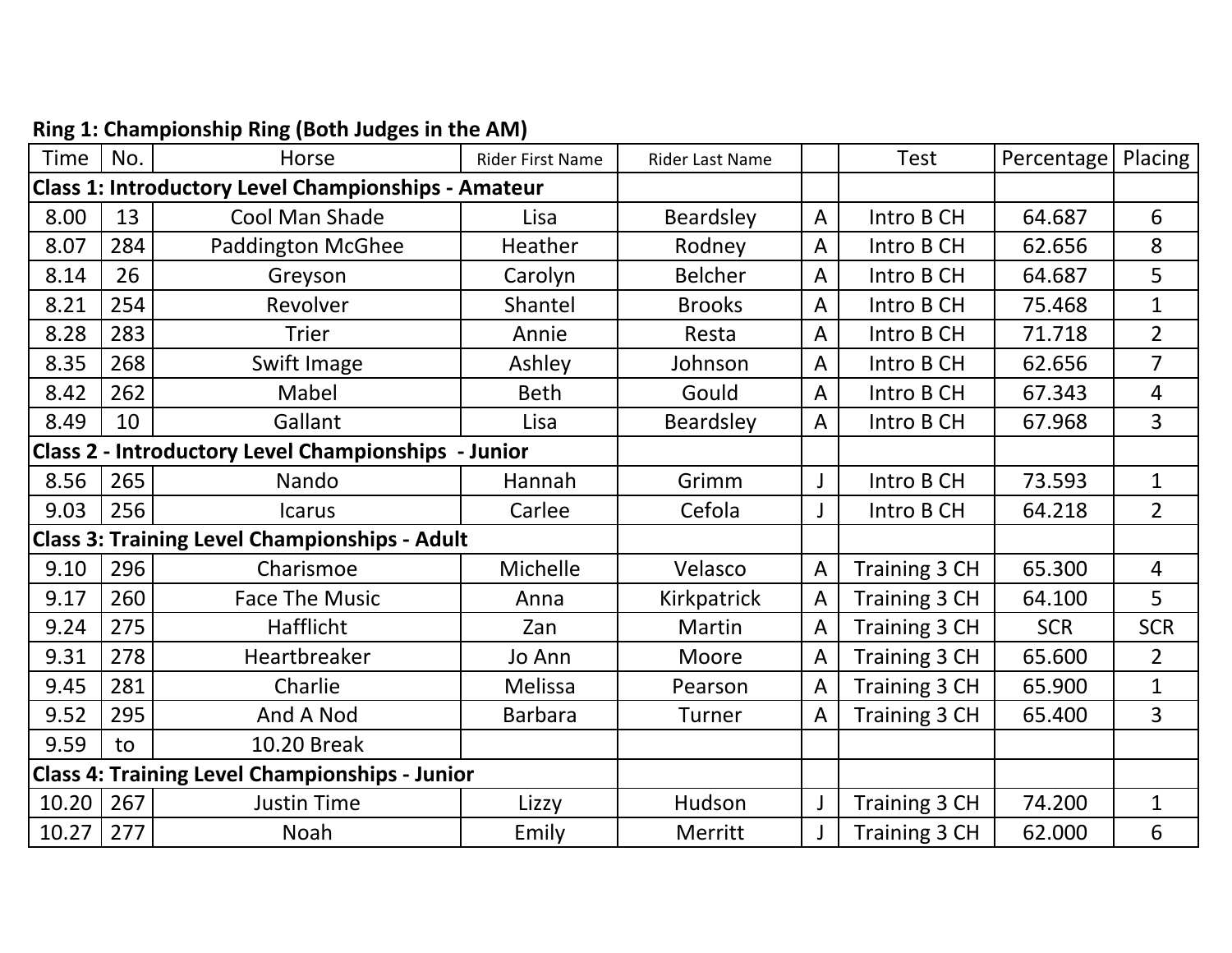| 10.34         | 271 | <b>MCR Shadow</b>                                   | Molly         | Kennedy     | J              | Training 3 CH<br>61.200 |        | $\overline{7}$ |
|---------------|-----|-----------------------------------------------------|---------------|-------------|----------------|-------------------------|--------|----------------|
| 10.41         | 273 | <b>Princess Pocahontas</b>                          | Ellie         | Levy        | J              | Training 3 CH<br>62.800 |        | 5              |
| 10.48         | 266 | Glynhafan Panatella                                 | Isabella      | Holmberg    |                | Training 3 CH<br>63.300 |        | $\overline{4}$ |
| 10.56         | 289 | Adagio                                              | Cassidy       | Spurgeon    | J              | Training 3 CH           | 67.100 | $\overline{2}$ |
| 11.03         | 279 | <b>Believe in Dreams</b>                            | <b>Brenna</b> | Murphy      |                | Training 3 CH           | 8      |                |
| 11.10         | 280 | Mary                                                | Kayla         | Osburn      |                | Training 3 CH           | 63.300 | $\overline{3}$ |
|               |     | <b>Class 5: Training Level Championships - Open</b> |               |             |                |                         |        |                |
| 11.17         | 261 | Ottilia                                             | Shaun         | Gandia      | $\overline{O}$ | Training 3 CH           | 67.400 | $\mathbf{1}$   |
|               |     | Class 6: First Level Championships - Adult          |               |             |                |                         |        |                |
| 11.24         | 269 | Seattle Chief                                       | Kate          | Johnson     | $\overline{A}$ | First 3 CH              | 62.220 | $\mathbf{1}$   |
|               |     | <b>Class 7: First Level Championships - Open</b>    |               |             |                |                         |        |                |
| 11.31         | 264 | Femi                                                | Suzanne       | Graham      | $\mathsf{O}$   | First 3 CH              | 71.370 | $\mathbf{1}$   |
|               |     | Class 8: Second Level Championships - Adult         |               |             |                |                         |        |                |
| 11.38         | 292 | Macintosh                                           | Gwen          | Taylor-Kirk | $\overline{A}$ | Second 3 CH             | scr    | scr            |
| 11.45         | 286 | <b>Willow's Dream</b>                               | Marge         | Savage      | $\overline{A}$ | Second 3 CH             | 58.690 | $\mathbf{1}$   |
| 11:52         | to  | 12:45 Lunch                                         |               |             |                |                         |        |                |
|               |     | Ring 1: Betsy LaBelle (L with Distinction)          |               |             |                |                         |        |                |
|               |     | Class 9: First Level Musical Freestyle - Junior     |               |             |                |                         |        |                |
| $12:45$   271 |     | <b>MCR Shadow</b>                                   | <b>Molly</b>  | Kennedy     |                | <b>MFS Training</b>     | 60.000 | $\mathbf{1}$   |
|               |     | <b>Class 10: Dressage Seat Equitation</b>           |               |             |                |                         |        |                |
| 12:52         |     | <b>Dressage Seat Equitation</b>                     |               |             |                |                         |        |                |
|               |     |                                                     | <b>Nan</b>    | Troutman    |                |                         |        | $\overline{4}$ |
|               |     |                                                     | Heather       | Rodney      |                |                         |        | $\overline{3}$ |
|               |     |                                                     | Hannah        | Grimm       |                |                         |        | $\mathbf{1}$   |
|               |     |                                                     | Cassidy       | Spurgeon    |                |                         |        | $\overline{2}$ |
|               |     | Class 11: Prix St. George - Test 1 - Adult          |               |             |                |                         |        |                |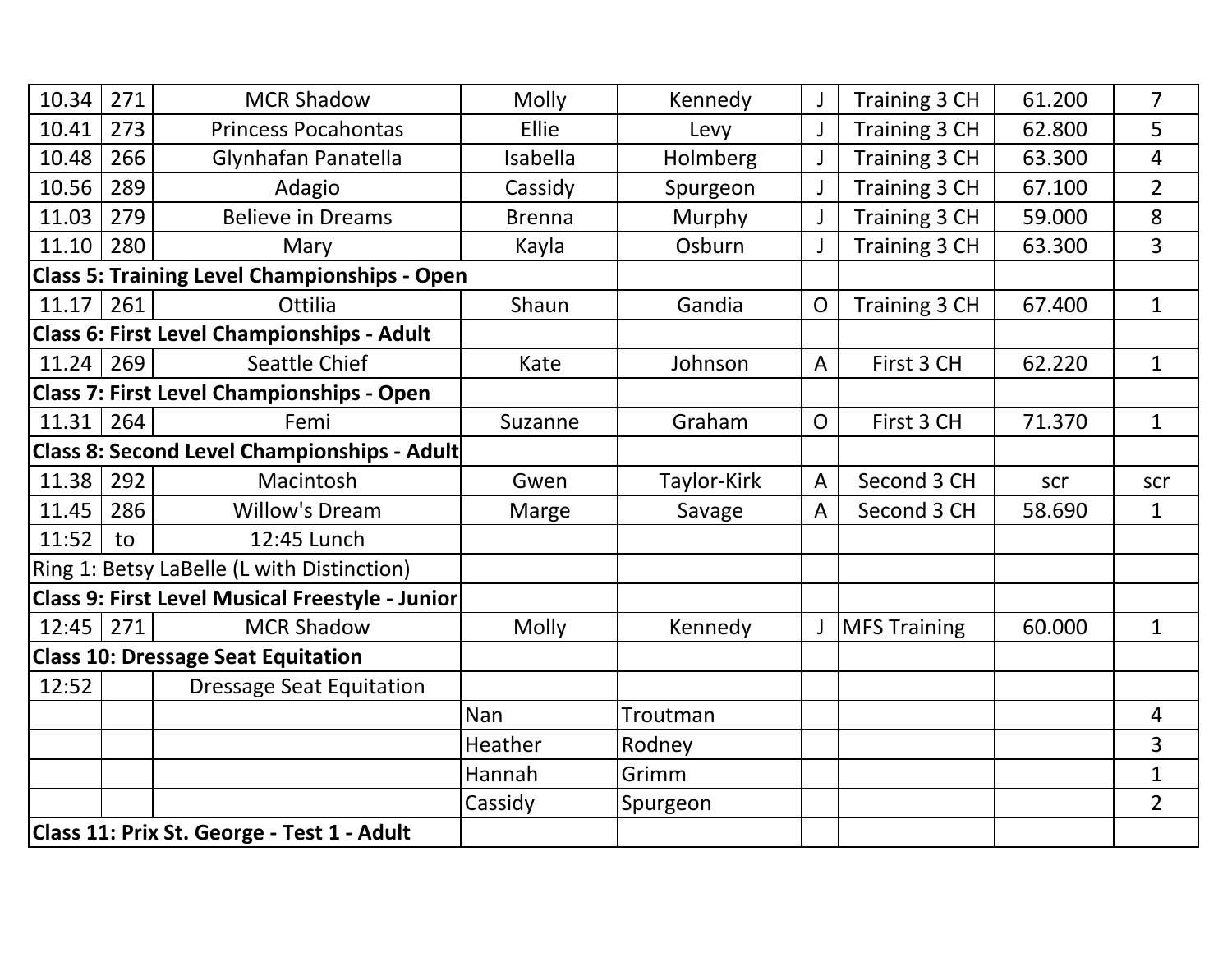| 1.07                                            | 255 | Catherston What A Dream                               | Mary Ann      | Callahan       | $\overline{A}$ | PSG <sub>1</sub>  | 68.030 | $\mathbf{1}$   |
|-------------------------------------------------|-----|-------------------------------------------------------|---------------|----------------|----------------|-------------------|--------|----------------|
|                                                 |     | <b>Class 12: Introductory Level - Test A - Junior</b> |               |                |                |                   |        |                |
| 1.14                                            | 36  | Caspian                                               | Shelby        | <b>Brazeal</b> |                | Intro A           | 66.250 | $\overline{2}$ |
| 1.21                                            | 257 | Pandora                                               | Annie         | <b>Davis</b>   |                | Intro A           | 66.870 |                |
| 1.28                                            | 30  | Venue                                                 | Melody        | <b>Boock</b>   |                | Intro A           | 65.620 | 3              |
| Class 13 - Second Level - Test 3 - Adult / Open |     |                                                       |               |                |                |                   |        |                |
| 1.35                                            | 269 | <b>Seattle Chief</b>                                  | Kate          | Johnson        | $\overline{A}$ | Second 3 Q        | 61.660 | $\mathbf{1}$   |
| 1.42                                            | 290 | <b>Nash</b>                                           | Stephanie     | <b>Stalvey</b> | $\mathsf{O}$   | Second 3          | scr    | scr            |
|                                                 |     | Class 14: Western Dressage - Basic Test 2             |               |                |                |                   |        |                |
| 1.56                                            | 287 | Saglawi's Nyte of Fame                                | Lynn          | Shinkle        | $\overline{A}$ | <b>WD Basic 2</b> | 64.400 | $\mathbf{1}$   |
|                                                 |     | <b>Class 15: Training Level - Test 3 - Junior</b>     |               |                |                |                   |        |                |
| 2.03                                            | 266 | Glynhafan Panatella                                   | Isabella      | Holmberg       |                | Training 3        | scr    | scr            |
|                                                 |     | Class 16: First Level - Test 3 - Junior               |               |                |                |                   |        |                |
| 2.10                                            | 277 | <b>Noah</b>                                           | Emily         | Merritt        | $\mathsf{J}$   | First 3Q          | 61.770 | $\mathbf{1}$   |
|                                                 |     | <b>Class 17: Training Level - Test 1 - Junior</b>     |               |                |                |                   |        |                |
| 2.17                                            | 265 | Nando                                                 | Hannah        | Grimm          | J              | Training 1        | 67.700 | $\overline{2}$ |
| 1.49                                            | 289 | Adagio                                                | Cassidy       | Spurgeon       | $\mathsf{l}$   | Training 1        | 68.950 | $\mathbf 1$    |
|                                                 |     | Class 18 - Training Level - Test 1 - Adult            |               |                |                |                   |        |                |
| 2.24                                            | 299 | <b>Dunkin</b>                                         | Katie         | Welch          | $\overline{A}$ | Training 1        | 65.620 | $\mathbf{1}$   |
| 2.31                                            | 268 | Swift Image                                           | Ashley        | Johnson        | $\overline{A}$ | Training 1        | 59.370 | 3              |
| 2.38                                            | 259 | <b>Copper Chancellor</b>                              | Carol         | Ellmaker       | $\overline{A}$ | Training 1        | 60.620 | $\overline{2}$ |
| 2.52                                            | 260 | <b>Face The Music</b>                                 | Anna          | Kirkpatrick    | $\overline{A}$ | Training 1        | scr    | scr            |
|                                                 |     | Class 19: First Level - Test 2 - Adult                |               |                |                |                   |        |                |
| 3.20                                            | 285 | <b>Millie</b>                                         | <b>Taylor</b> | <b>Ruth</b>    | $\overline{A}$ | First 2           | 66.350 | $\overline{2}$ |
| 3.27                                            | 27  | <b>Royal Vision</b>                                   | Christiane    | <b>Benzing</b> | $\overline{A}$ | First 2           | 68.370 | $\mathbf 1$    |
| 3.34                                            | 263 | Artus                                                 | <b>Birgit</b> | Grafe          | $\overline{A}$ | First 2           | 60.810 | 3              |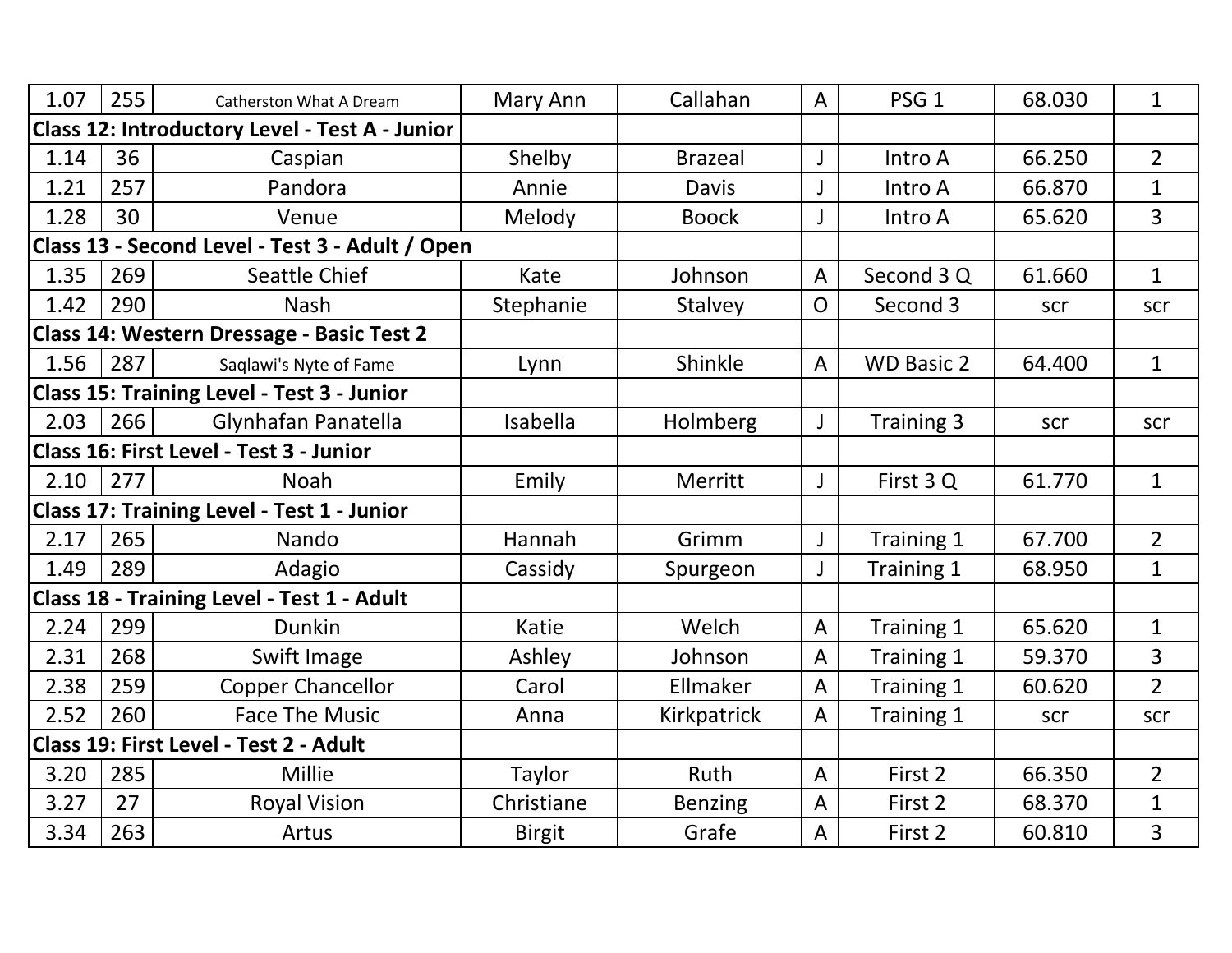|             |     | Class 20: Introductory Level - Test B - Adult         |                  |                        |                |                     |        |                |
|-------------|-----|-------------------------------------------------------|------------------|------------------------|----------------|---------------------|--------|----------------|
| 3.41        | 270 | <b>Strawberries N Cream</b>                           | Kelli            | Johnson                | $\overline{A}$ | Intro B             | 63.125 | $\overline{2}$ |
| 3.48        | 274 | Toniano                                               | <b>Terry</b>     | Martin                 | $\overline{A}$ | Intro B             | 65.000 | $\mathbf{1}$   |
| 3.55        | 276 | Dante                                                 | Devon            | <b>Mears</b>           | $\overline{A}$ | Intro B             | 60.625 | $\overline{3}$ |
| 4.02        | 288 | Lego                                                  | Kathy            | Abbott                 | A              | Intro B             | scr    | scr            |
|             |     | Class 21: Introductory Level - Test B - Adult         |                  |                        |                |                     |        |                |
| 4.09        | 291 | Tonka Toy                                             | <b>Maria</b>     | Studebaker-Coppage     | $\overline{A}$ | Intro B             | 65.625 | $\overline{2}$ |
| 4.23        | 294 | <b>Elvis</b>                                          | Nan              | Troutman               | $\overline{A}$ | Intro B             | 59.375 | 3              |
| 4.37        | 13  | Cool Man Shade                                        | Lisa             | <b>Beardsley</b>       | $\overline{A}$ | Intro B Q           | 68.125 | $\mathbf 1$    |
|             |     | Class 22: First Level - Test 1 - Junior               |                  |                        |                |                     |        |                |
| 4.44        | 267 | <b>Justin Time</b>                                    | Lizzy            | Hudson                 | J              | First 1             | 73.100 | $\mathbf 1$    |
|             |     | Class 23: Western Dressage - Test Primary 4 - Amateur |                  |                        |                |                     |        |                |
| 4.51        | 8   | Party At The Ritz                                     | <b>Barbara</b>   | Aponte                 | $\overline{A}$ | <b>WD Primary 4</b> | 67.590 | $\mathbf{1}$   |
|             |     | <b>Class 25: Training Level - Test 3 - Amateur</b>    |                  |                        |                |                     |        |                |
| 4.58        | 299 | Dunkin                                                | Katie            | Welch                  | $\overline{A}$ | Training 3          | 62.600 | $\mathbf 1$    |
|             |     |                                                       |                  |                        |                |                     |        |                |
|             |     | <b>Ring 2: Charlotte Trentelman (S)</b>               |                  |                        |                |                     |        |                |
| <b>Time</b> | No. | Horse                                                 | Rider First Name | <b>Rider Last Name</b> | As             | <b>Test</b>         |        |                |
|             |     | <b>Class 26: Training Level - Test 2 - Junior</b>     |                  |                        |                |                     |        |                |
| 12:45       | 280 | Mary                                                  | Kayla            | Osburn                 | J              | <b>Training 2</b>   | 57.860 | $\overline{2}$ |
| 12:52       | 273 | <b>Princess Pocahontas</b>                            | Ellie            | Levy                   | J              | Training 2          | 63.210 | $\mathbf 1$    |
|             |     | Class 27: Introductory Level - Test A - Amateur       |                  |                        |                |                     |        |                |
| 1.00        | 13  | Cool Man Shade                                        | Lisa             | Beardsley              | $\overline{A}$ | Intro A             | 70.620 | $\mathbf{1}$   |
| 1.07        | 270 | <b>Strawberries N Cream</b>                           | Kelli            | Johnson                | $\overline{A}$ | Intro A             | 63.750 | 3              |
| 1.14        | 274 | Toniano                                               | <b>Terry</b>     | Martin                 | $\overline{A}$ | Intro A             | 69.680 | $\overline{2}$ |
| 1.21        | 276 | Dante                                                 | Devon            | <b>Mears</b>           | $\overline{A}$ | Intro A             | 61.875 | 4              |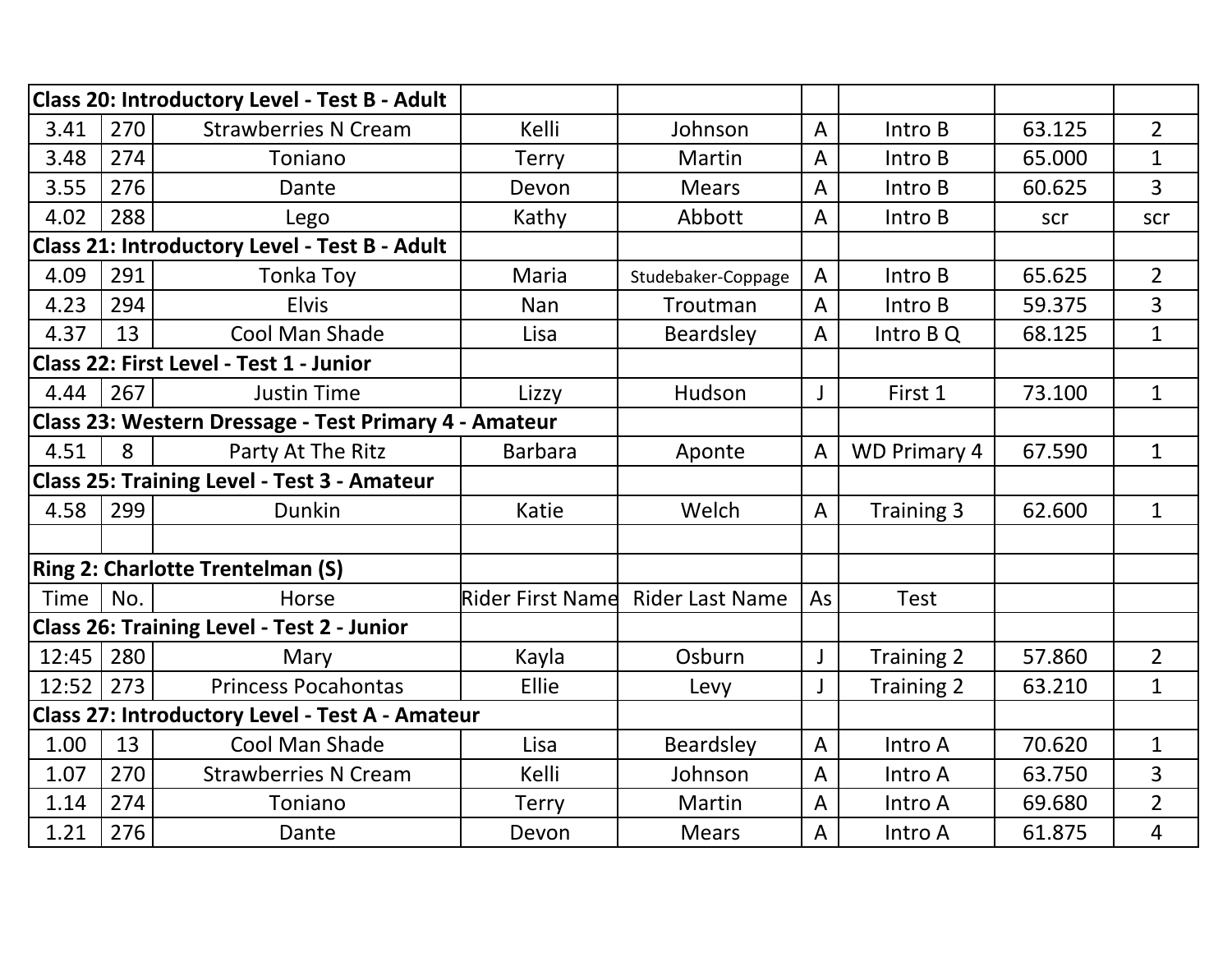| 1.28 | 288 | Lego                                                   | Kathy          | Abbott               | $\overline{A}$ | Intro A             | scr    | scr            |
|------|-----|--------------------------------------------------------|----------------|----------------------|----------------|---------------------|--------|----------------|
|      |     | Class 28: First Level - Test 1                         |                |                      |                |                     |        |                |
| 7:45 | 298 | Rubicon                                                | Christy        | Walker               | $\overline{A}$ | First 1 (ROT)       | 68.280 | $2^{\circ}$    |
| 1.35 | 27  | <b>Royal Vision</b>                                    | Christiane     | <b>Benzing</b>       | $\overline{A}$ | First 1             | 68.440 | $\mathbf 1$    |
| 1.42 | 263 | Artus                                                  | <b>Birgit</b>  | Grafe                | $\overline{A}$ | First 1             | 54.480 | 4              |
| 1.49 | 261 | Ottilia                                                | Shaun          | Gandia               | $\overline{O}$ | First 1             | 63.620 | $\overline{3}$ |
| 1.56 | 296 | Charismoe                                              | Michelle       | Velasco              | $\overline{A}$ | First 1             | scr    | scr            |
|      |     | Class 29: Introductory Level - Test A - Amateur / Open |                |                      |                |                     |        |                |
| 2.03 | 291 | Tonka Toy                                              | Maria          | Studebaker-Coppage A |                | Intro A             | 64.680 | $\overline{4}$ |
| 2.10 | 26  | Greyson                                                | Carolyn        | <b>Belcher</b>       | $\overline{A}$ | Intro A             | 66.560 | $\overline{2}$ |
| 2.17 | 258 | <b>Kissy Face</b>                                      | Linda          | Dennis               | $\mathsf{O}$   | Intro A             | 65.620 | 3              |
| 2.24 | 293 | Marley                                                 | <b>Nan</b>     | Troutman             | $\overline{A}$ | Intro A             | 55.930 | 5              |
| 2.31 | 10  | Gallant                                                | Lisa           | <b>Beardsley</b>     | $\overline{A}$ | Intro A             | 68.430 | $\mathbf{1}$   |
| 2.38 | to  | $2.52$ Break                                           |                |                      |                |                     |        |                |
|      |     | Class 30: Introductory Level - Test B - Junior         |                |                      |                |                     |        |                |
| 2.52 | 36  | Caspian                                                | Shelby         | <b>Brazeal</b>       | J              | Intro B             | 61.250 | $\overline{2}$ |
| 2.59 | 257 | Pandora                                                | Annie          | Davis                |                | Intro B             | 65.000 | $\mathbf 1$    |
| 3.06 | 30  | Venue                                                  | Melody         | <b>Boock</b>         |                | Intro B             | 59.375 | 3              |
|      |     | Class 31: Western Dressage - Primary Test 3 - Amateur  |                |                      |                |                     |        |                |
| 3.13 | 8   | Party At The Ritz                                      | <b>Barbara</b> | Aponte               | A              | <b>WD Primary 3</b> | 69.440 | $\mathbf{1}$   |
|      |     | Class 32: Western Dressage - Basic Test 1              |                |                      |                |                     |        |                |
| 3.20 | 287 | Saqlawi's Nyte of Fame                                 | Lynn           | Shinkle              | $\overline{A}$ | <b>WD Basic 1</b>   | 66.428 | $\mathbf{1}$   |
|      |     | <b>Class 33: Training Level - Test 2 - Amateur</b>     |                |                      |                |                     |        |                |
| 3.27 | 259 | <b>Copper Chancellor</b>                               | Carol          | Ellmaker             | $\overline{A}$ | <b>Training 2</b>   | 61.070 | $\overline{2}$ |
| 3.34 | 299 | <b>Dunkin</b>                                          | Katie          | Welch                | $\overline{A}$ | Training 2          | 71.780 | $\mathbf 1$    |
|      |     | Class 34: Introductory Level - Test C - Amateur        |                |                      |                |                     |        |                |